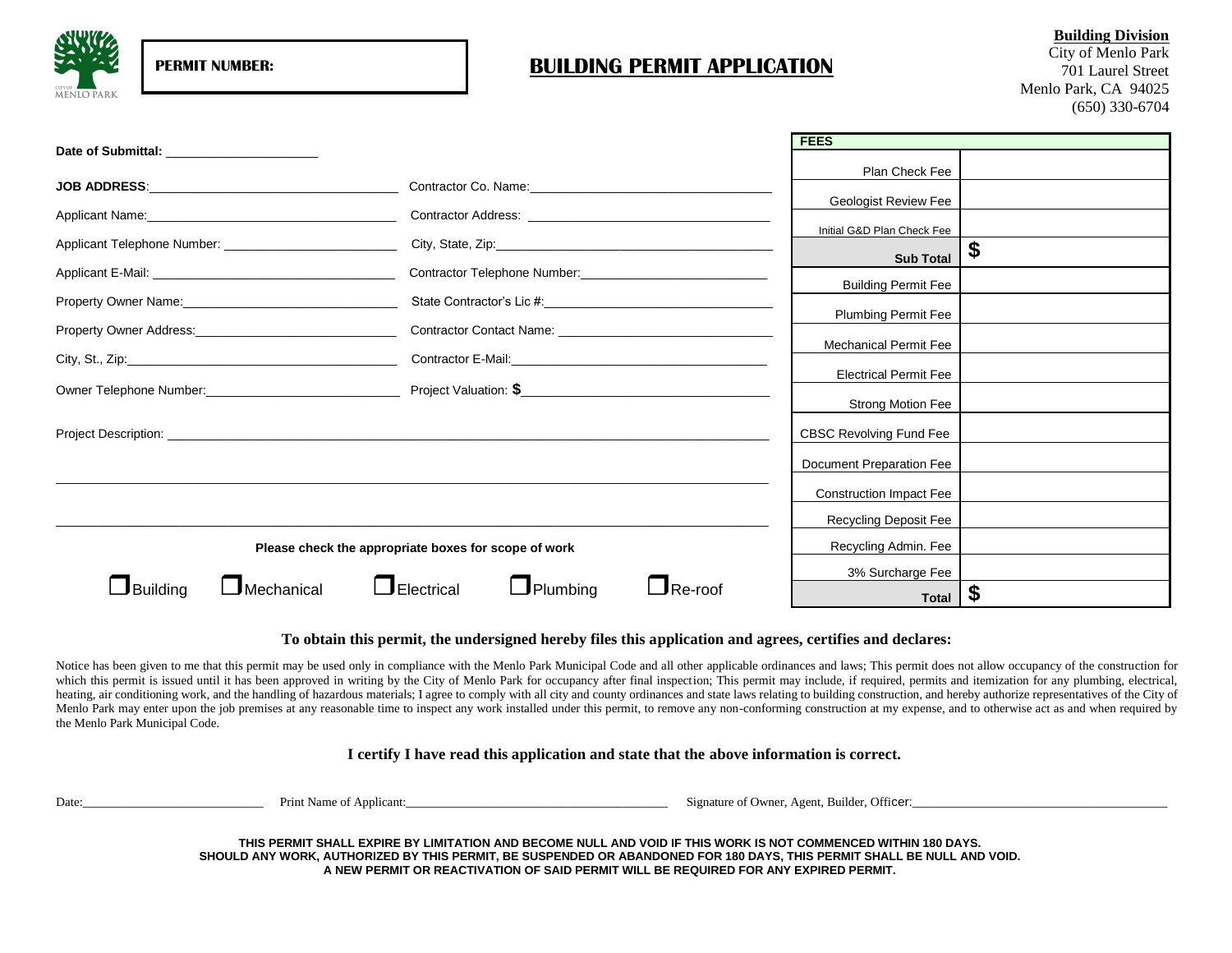|  | <b>PERMIT NUMBER:</b> |
|--|-----------------------|
|--|-----------------------|

## **LICENSED CONTRACTOR'S DECLARATION**

I hereby affirm under penalty of perjury that I am licensed under provisions of Chapter 9 (commencing with Section 7000) of Division 3 of the Business and Professions Code, and my license is in full force and effect.

| License Class: Electric Contract Contract Contract Contract Contract Contract Contract Contract Contract Contract Contract Contract Contract Contract Contract Contract Contract Contract Contract Contract Contract Contract                                                                                                                                                                                                                                                                                                                                                                          |  | <b>Expiration Date: Expiration Date:</b>                                                                                                                                                                                                                                                                                                                                                     |  |  |  |
|--------------------------------------------------------------------------------------------------------------------------------------------------------------------------------------------------------------------------------------------------------------------------------------------------------------------------------------------------------------------------------------------------------------------------------------------------------------------------------------------------------------------------------------------------------------------------------------------------------|--|----------------------------------------------------------------------------------------------------------------------------------------------------------------------------------------------------------------------------------------------------------------------------------------------------------------------------------------------------------------------------------------------|--|--|--|
| Date: the contract of the contract of the contract of the contract of the contract of the contract of the contract of the contract of the contract of the contract of the contract of the contract of the contract of the cont                                                                                                                                                                                                                                                                                                                                                                         |  |                                                                                                                                                                                                                                                                                                                                                                                              |  |  |  |
| <b>OWNER-BUILDER DECLARATION</b>                                                                                                                                                                                                                                                                                                                                                                                                                                                                                                                                                                       |  |                                                                                                                                                                                                                                                                                                                                                                                              |  |  |  |
| a permit to construct, alter, improve, demolish, or repair any structure, prior to its issuance also requires the applicant for such permit to file a signed statement that he or she is licensed pursuant to the<br>provisions of the Contractor's License Law, Chapter 9 (commencing with Section 7000) of Division 3 of the Business and Professions Code, or that he or she is exempt therefrom and the basis for the<br>alleged exemption. Any violation of Section 7031.5 by any applicant for a permit subjects the applicant to a civil penalty of not more than five hundred dollars (\$500). |  | I hereby affirm under penalty of perjury that I am exempt from the Contractor's License Law for the following reason: [Section 7031.5 Business and Professions Code: Any city or county which requires                                                                                                                                                                                       |  |  |  |
| Professions Code: The Contractor's License Law does not apply to an owner of property who builds or improves theron, and who does such work himself or herself or through his or her own<br>burden of proving that he or she did not build or improve for the purpose of sale.)                                                                                                                                                                                                                                                                                                                        |  | I, as owner of the property, or my employees with wages as their sole compensation, will do the work, and the structure is not intended or offered for sale. (Section 7044, Business and<br>employees, provided that such improvements are not intended or offered for sale. If, however, the building or improvement is sold within one year of completion, the owner-builder will have the |  |  |  |
| I, as owner of the property, am exclusively contracting with licensed contractors to construct the project. (Section 7044, Business and Professions Code: The Contractor's License Law<br>does not apply to an owner of property who builds or improves thereon, and who contracts for such projects with a contractor(s) licensed pursuant to the Contractor's License Law.)                                                                                                                                                                                                                          |  |                                                                                                                                                                                                                                                                                                                                                                                              |  |  |  |
|                                                                                                                                                                                                                                                                                                                                                                                                                                                                                                                                                                                                        |  |                                                                                                                                                                                                                                                                                                                                                                                              |  |  |  |
|                                                                                                                                                                                                                                                                                                                                                                                                                                                                                                                                                                                                        |  |                                                                                                                                                                                                                                                                                                                                                                                              |  |  |  |
| Date: Note: The Contract of the Contract of the Contract of the Contract of the Contract of the Contract of the Contract of the Contract of the Contract of the Contract of the Contract of the Contract of the Contract of th                                                                                                                                                                                                                                                                                                                                                                         |  | Owner Signature: New York State State State State State State State State State State State State State State State State State State State State State State State State State State State State State State State State Stat                                                                                                                                                               |  |  |  |
| <b>WORKERS' COMPENSATION DECLARATION</b>                                                                                                                                                                                                                                                                                                                                                                                                                                                                                                                                                               |  |                                                                                                                                                                                                                                                                                                                                                                                              |  |  |  |
| I hereby affirm under penalty of perjury one of the following declarations:<br>issued.                                                                                                                                                                                                                                                                                                                                                                                                                                                                                                                 |  | I have and will maintain a certificate of consent to self insure for Workers' Compensation, as provided for by Section 3700 of the Labor Code, for the Performance of the work for which this permit is                                                                                                                                                                                      |  |  |  |
| I have and will maintain workers' compensation insurance, as required by Section 3700 of the Labor Code, for the performance of the work for which this permit is issued. My workers'<br>compensation insurance carrier and policy number are:                                                                                                                                                                                                                                                                                                                                                         |  |                                                                                                                                                                                                                                                                                                                                                                                              |  |  |  |
|                                                                                                                                                                                                                                                                                                                                                                                                                                                                                                                                                                                                        |  |                                                                                                                                                                                                                                                                                                                                                                                              |  |  |  |
| Carrier: Carrier: Carrier: Carrier: Carrier: Carrier: Carrier: Carrier: Carrier: Carrier: Carrier: Carrier: Carrier: Carrier: Carrier: Carrier: Carrier: Carrier: Carrier: Carrier: Carrier: Carrier: Carrier: Carrier: Carrie                                                                                                                                                                                                                                                                                                                                                                         |  |                                                                                                                                                                                                                                                                                                                                                                                              |  |  |  |
| I certify that in the performance of the work for which this permit is issued, I shall not employ any person in any manner so as to become subject to the workers' compensation laws of California,<br>and agree that if I should become subject to the workers' compensation provisions of Section 3700 of he Labor Code, I shall forwith comply with those provisions.                                                                                                                                                                                                                               |  |                                                                                                                                                                                                                                                                                                                                                                                              |  |  |  |

Warning: Failure to secure workers' compensation coverage is unlawful, and shall subject an employer to criminal penalties and civil fines up to one hundred thousand (\$100,000), in addition to the cost of compensation, damages as provided for in Section 3706 of the Labor Code, interest, and attorney's fees.